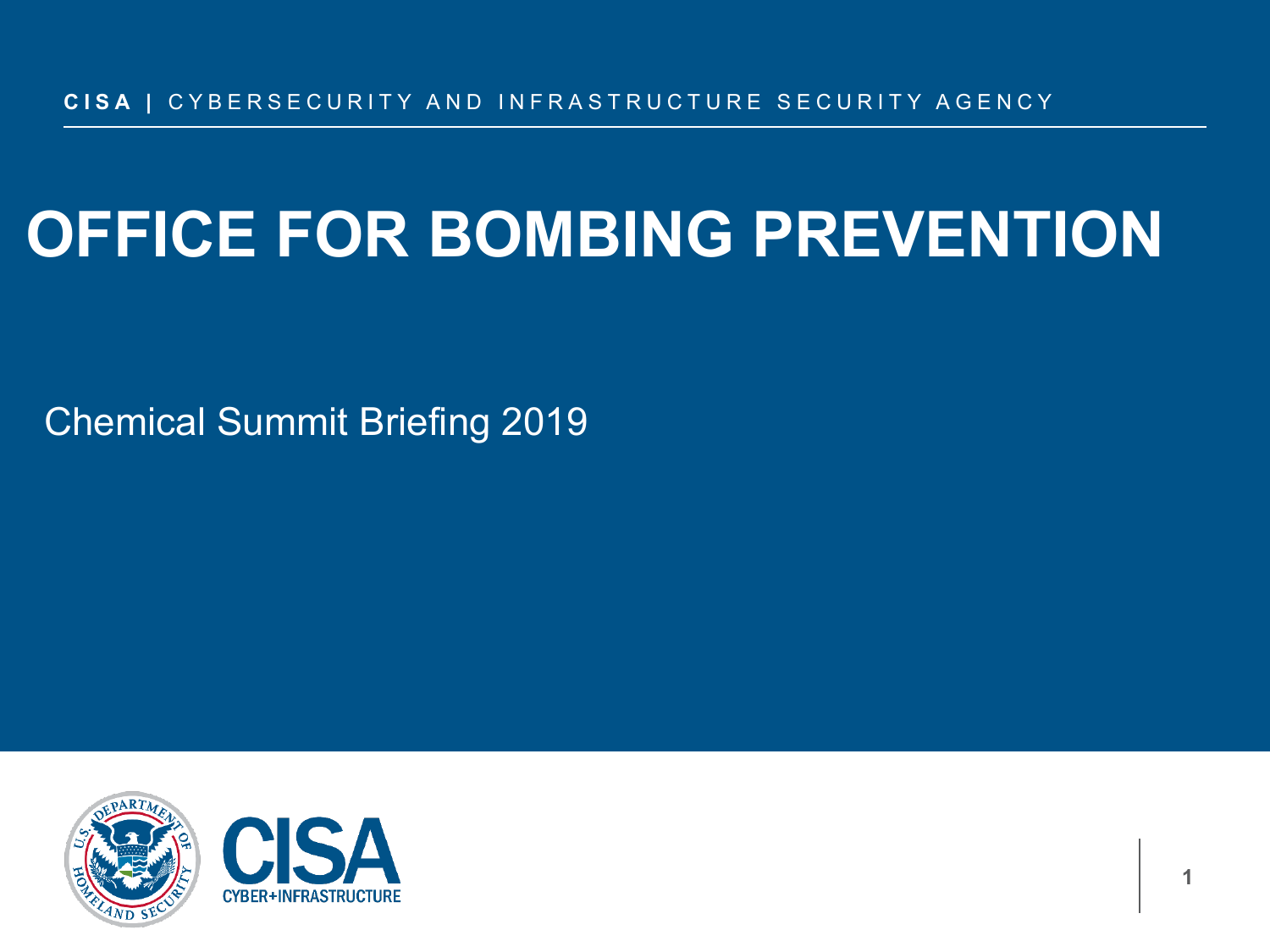### **Office for Bombing Prevention Overview**

*OBP leads the Department of Homeland Security's (DHS) efforts to implement National Counter-Improvised Explosive Device (C-IED) policy and enhance the Nation's ability to prevent, protect against, respond to, and mitigate the use of explosives against critical infrastructure; the private sector; and federal, state, local, tribal, and territorial entities.*

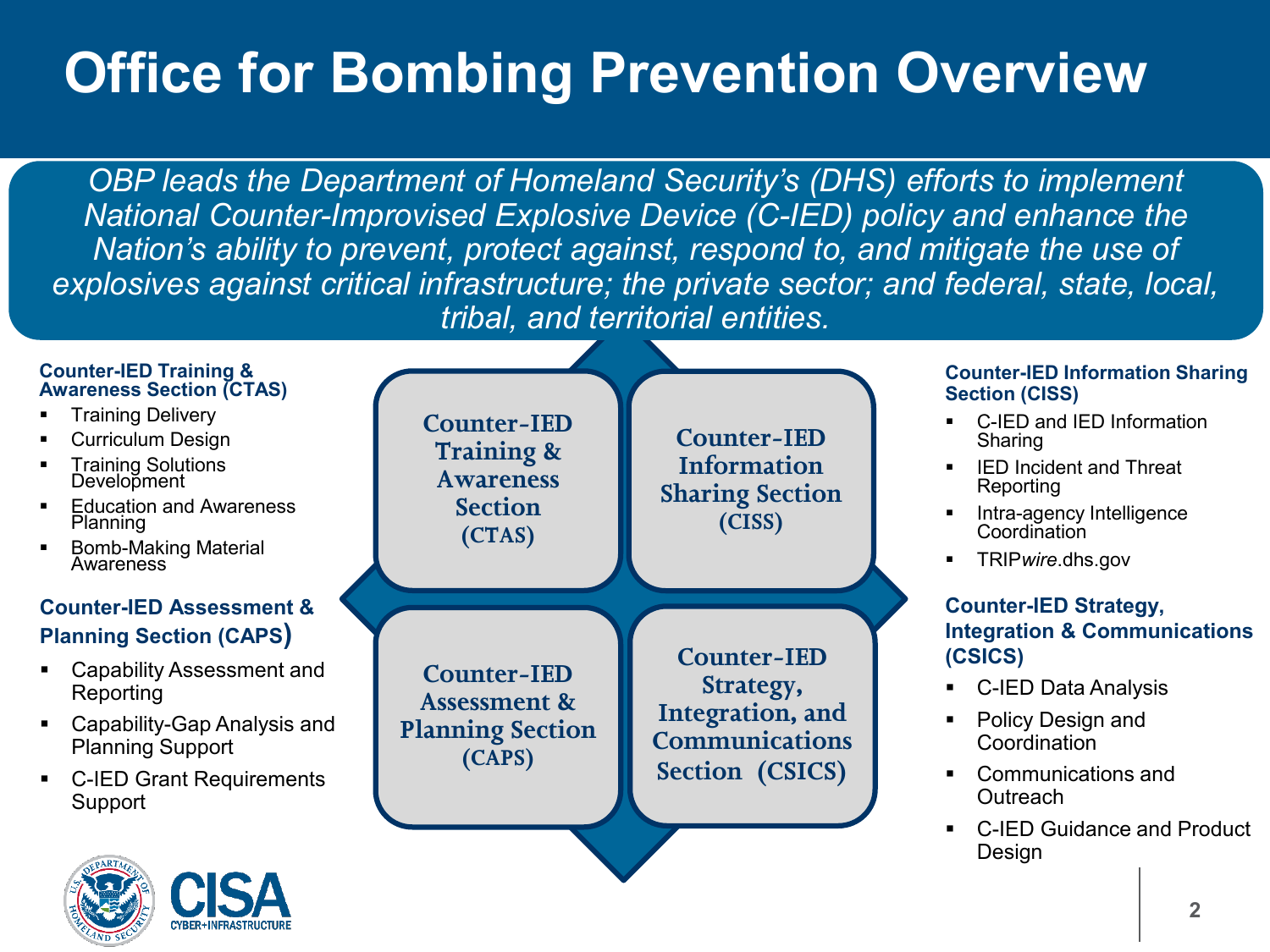## **OBP Programs**

OBP offers a suite of programs to support a variety of stakeholders' C-IED preparedness needs and soft target and crowded places efforts. Each program requires different levels of engagement with OBP.

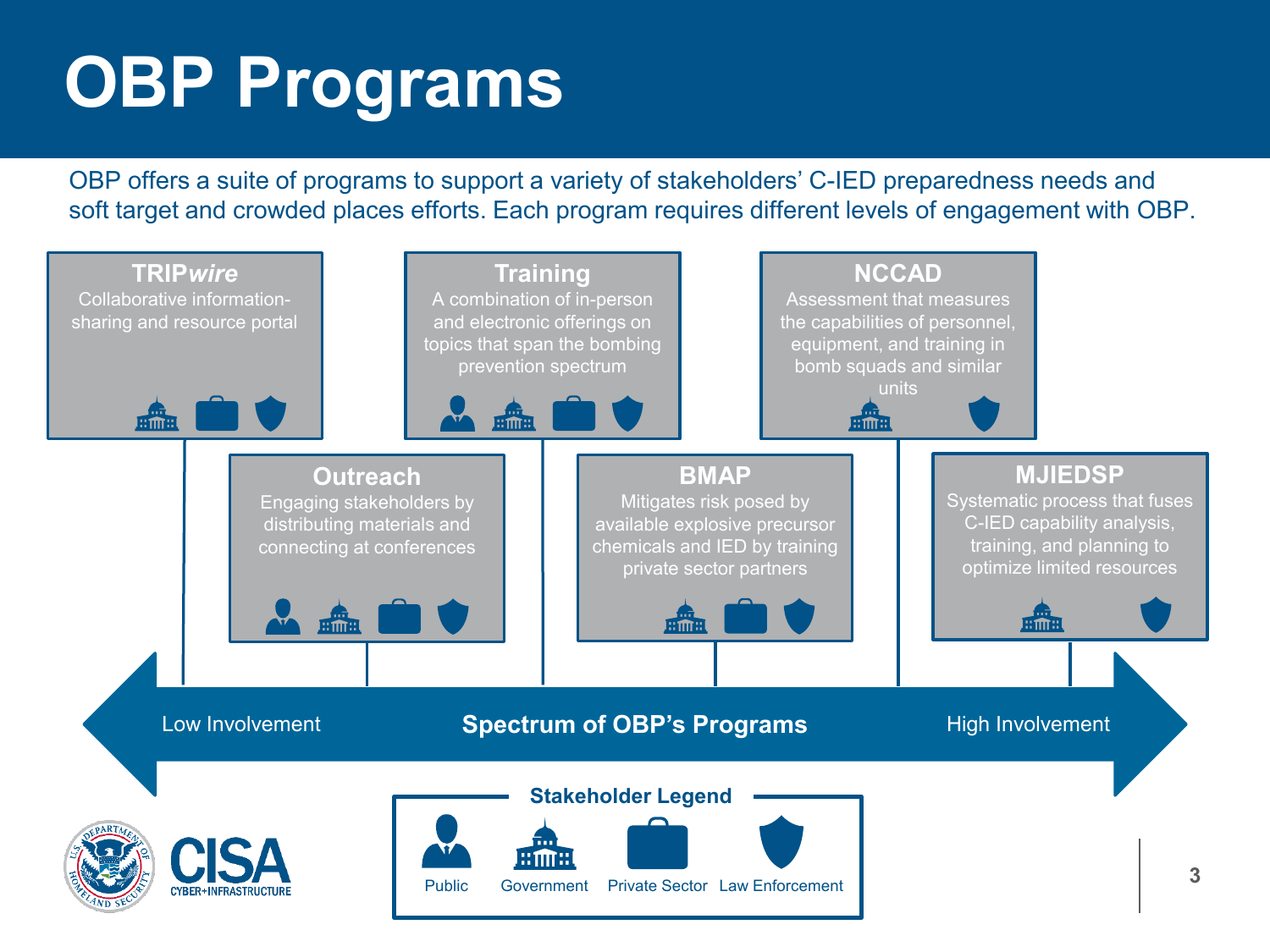# Training Courses

Taught around the US in a traditional classroom setting, on-line independent study, a VILT platform, and via in-resident training courses at FEMA's Center for Domestic

**Virtual** 



#### **Instructor Led**

- AWR-348: Bombing<br>Prevention Awareness
- PER-312: Vehicle-Borne Improvised Explosive Device **Detection**
- PER-336: Protective **Measures**
- **PER-339: IED Search** Procedures
- **PER-346: Surveillance Detection**
- MGT-450/450-I Bomb- Making Material Awareness
- **MGT-451: Bomb Threat** Management



- AWR-333: IED Construction and Classification
- **AWR-334: Introduction to the** Terrorist Attack Cycle
- AWR-335: Response to Suspicious Behaviors and Items
- **AWR-337: IED Explosive** Effects Mitigation
- AWR-338: Homemade Explosives (HME) and Precursor Awareness
- **AWR-340: Protective** Measures Awareness



**Web-Based Independent Studies**

- AWR-341: IED Awareness and Safety Procedures Independént Study Training
- AWR-349: Homemade Explosives and Precursor Chemicals Awareness for Public Safety
- AWR-903W: Bomb Threat Preparedness and Response
- AWR-911W: Recognizing<br>Bomb-Making Activity: Your<br>Role
- AWR-921W: Bomb-Making Materials Awareness Employee Training

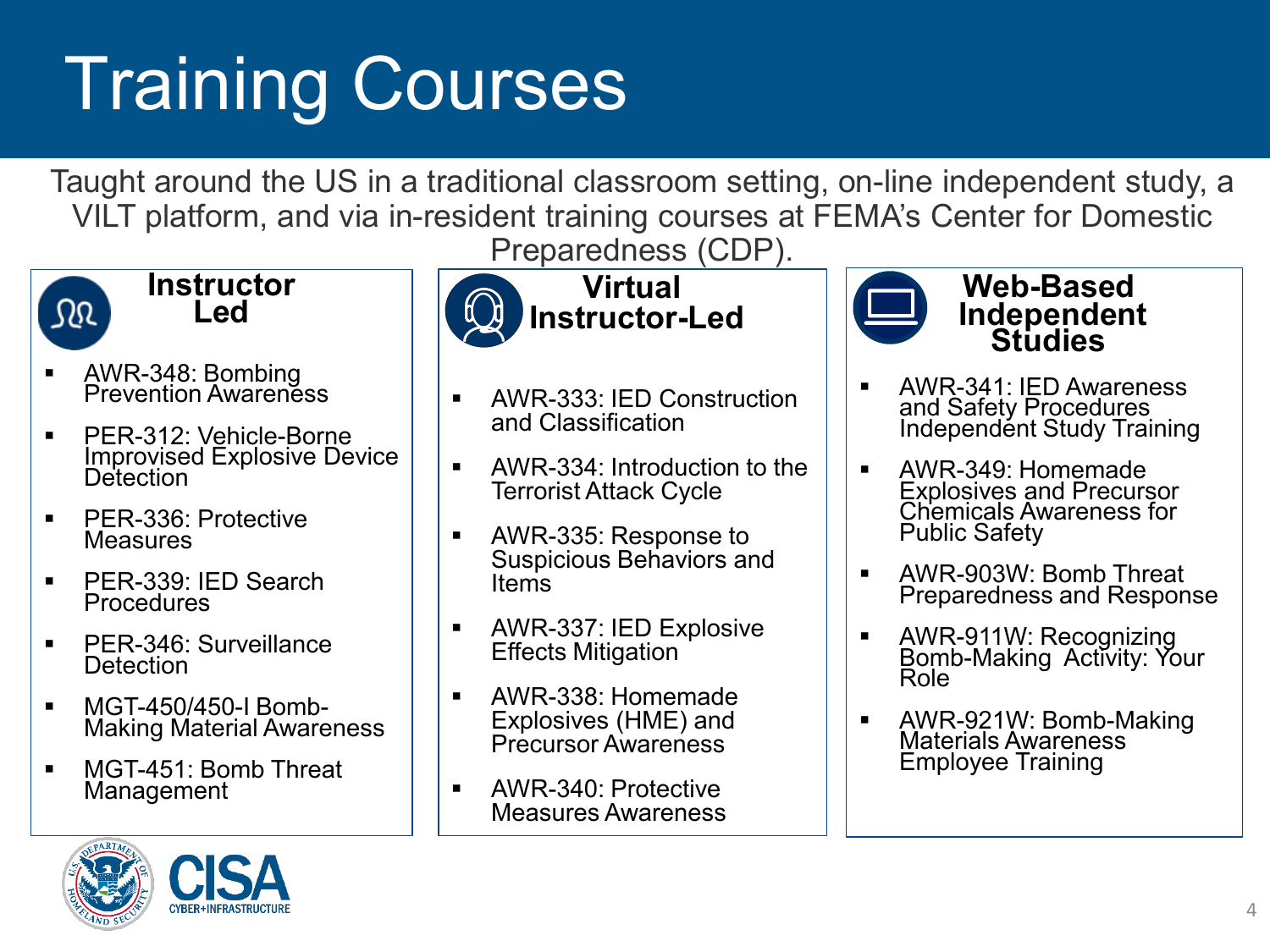## **OBP Resources**

### OBP provides a wealth of resources for public and private sectors as well as our international partners.



### **AWARENESS PRODUCTS**

For general information about CISA's Office for Bombing Prevention (OBP) and access to awareness products, visit [https://www.dhs.gov/cisa/office-bombing-prevention-obp.](https://www.dhs.gov/cisa/office-bombing-prevention-obp)

For additional awareness products and other resources, visit the Technical Resource for Incident Prevention (TRIP*wire*), CISA's online, collaborative information and resource-sharing portal for security and emergency services professionals, to increase awareness of evolving IED tactics, techniques, and procedures as well as incident lessons learned and counter-IED preparedness information. [https://tripwire.dhs.gov.](https://tripwire.dhs.gov/)



### **TRAINING COURSES**

Through its Office for Bombing Prevention, CISA develops and delivers a diverse portfolio of web-based and classroom training to build counter-IED capabilities and enhance awareness of IED threats. Courses cover topics that span the bombing prevention spectrum and are provided at no cost.

[For more information and to register for virtual instructor-led training \(VILT\) or independent study training \(IST\), visit the OBP](https://cdp.dhs.gov/obp) Schedule and Registration webpage (<https://cdp.dhs.gov/obp>).

- ISTs provide general counter-IED information to a broad audience through a series of self-paced web-based courses.
- VILT courses provide general counter-IED information to a broad audience via online training with a live instructor.

Please visit <https://www.dhs.gov/bombing-prevention-training> to see a full list of the counter-IED training courses offered by CISA.



### **CONTACT INFORMATION**

For general inquiries, please contact [obp@hq.dhs.gov.](mailto:obp@hq.dhs.gov)